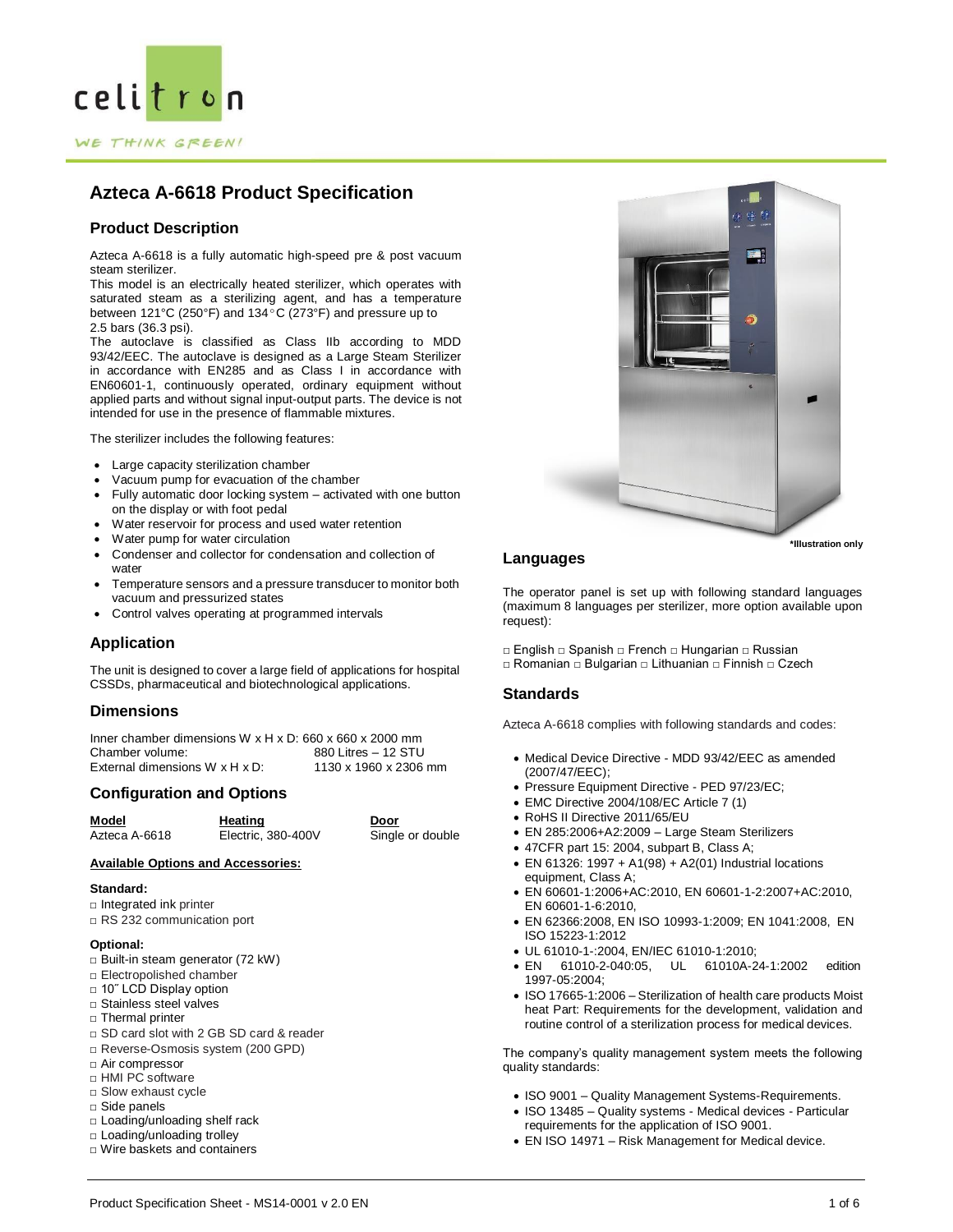

# **Standard features**

- **PRE- AND POST-VACUUM STERILIZER -** Using steam under pressure as the sterilizing agent for wrapped or unwrapped materials such as fabrics, surgical instruments, utensils, and other heat and moisture stable materials at temperatures from 121°C to 134°C. The A-6618 sterilizer is a pre-and postvacuum sterilizer designed to cover a large field of applications for hospitals, pharmaceutical and bio-technological applications.
- **DESIGN AND CONSTRUCTION –** The Azteca A-6618 sterilizer has a floor standing design with the combination of stainless steel and glass. The sterilizer's framework, front panel and piping are made of stainless steel. The highly efficient, high-quality Hanno-Tech insulation material releases no particles; thus, the Azteca A-6618 can be used under clean room conditions. The unit can come with or without stainless steel side panels, depends on customer's needs. The autoclave meets the highest standards requirements for quality, safety and operation.
- **CHAMBER -** The vessel is a double full jacketed square chamber, made of corrosion-resistant sandblasted stainless steel 316L, which conforms to the Pressure Equipment Directive (PED). The inner shell, door and jacket are designed for a maximum working pressure of 2.5 bar and full vacuum.
- **DOOR**  The door system is automatic and the sterilizer is equipped with one or two vertical sliding door(s), provided with a pneumatic locking mechanism, activated by an air- operated valve, and safety pin preventing the opening of the door when the chamber is pressurized.
- **VACUUM SYSTEM**  Equipped with a Liquid ring vacuum pump, combined with a heat exchanger, and is a pre- and postvacuum sterilizer having the following features:

- An air removal stage (pre-vacuum), before starting the sterilizing stage.

- A post-sterilization drying phase, based on the combined operation of heat and vacuum with air inlet pulses.

In order to improve the efficiency of the vacuum pump – capability and speed– a heat exchanger is installed on the outlet piping of the chamber.

The advantages of the pre-vacuum sterilizer are as follows:

- Removal of air pockets from packs and porous load and most kinds of hoses (rubber, plastic etc.) by vacuum at the first stage of the cycle.

- Better steam penetration into the load; resulting in effective sterilization.

- Better temperature uniformity.

- Better drying of materials due to the vacuum achieved in the chamber at the end of the sterilization cycle.

 **WATER SYSTEM** – The sterilizer is equipped with a water reservoir for the drain water and liquid ring vacuum pump. For units with built-in steam generator, a Reverse-Osmosis water purification system is available in order to improve the quality of water used to generate steam and if no central purified water at site. All autoclaves are standard supplied with a water saving system to reduce the amount of water during the sterilization cycles.

 **CONTROL SYSTEM** – A microprocessor based control system automatically controls all cycles. The system includes a 5.7" digital touch-screen LCD display (for double door units in both sides), communication, self and remote diagnosis and PC connection for external documentation and printing. The displayed information is available for users in a variety of languages. During the sterilization cycle the control system measures, controls and shows in digital display: the time, chamber temperature, chamber and jacket pressure and sterilization status. While the power is off, the non-volatile memory keeps the status of the Sterilizer, and the real-time clock, driven by its own back-up battery, keeps running the date and time. The control system ensures high reliability, simplicity, safety of operation and automatic process cycles.



**SAFETY FEATURES & ALARMS** - The sterilizer has numerous safety features including: a safety valve, thermostat, temperature sensors, a water detection electrode in the steam generator, pressure sensors, a door locking device and software safety features.

The controller is capable of providing an audio alarm, as well as displaying and/or printing several alarms, including:

□ Door Unlock □ Temperature/Pressure Error □ Low/High Temperature □ Low/High Pressure □ Low Vacuum and more.

- **ENERGY SAVING MODE**  The sterilizer is equipped with an energy saving mode which is activated when the unit is not used after a certain period of time. This mode reduces power consumption by approximately 12% to 30% and is thus environmental friendly.
- **OPERATION**  Easy to use: close the door, select the cycle on the touch-screen panel, and press the 'Start' key. The cycle will run automatically. At the end of the cycle, by pressing the 'Open Door' button, the door will automatically open.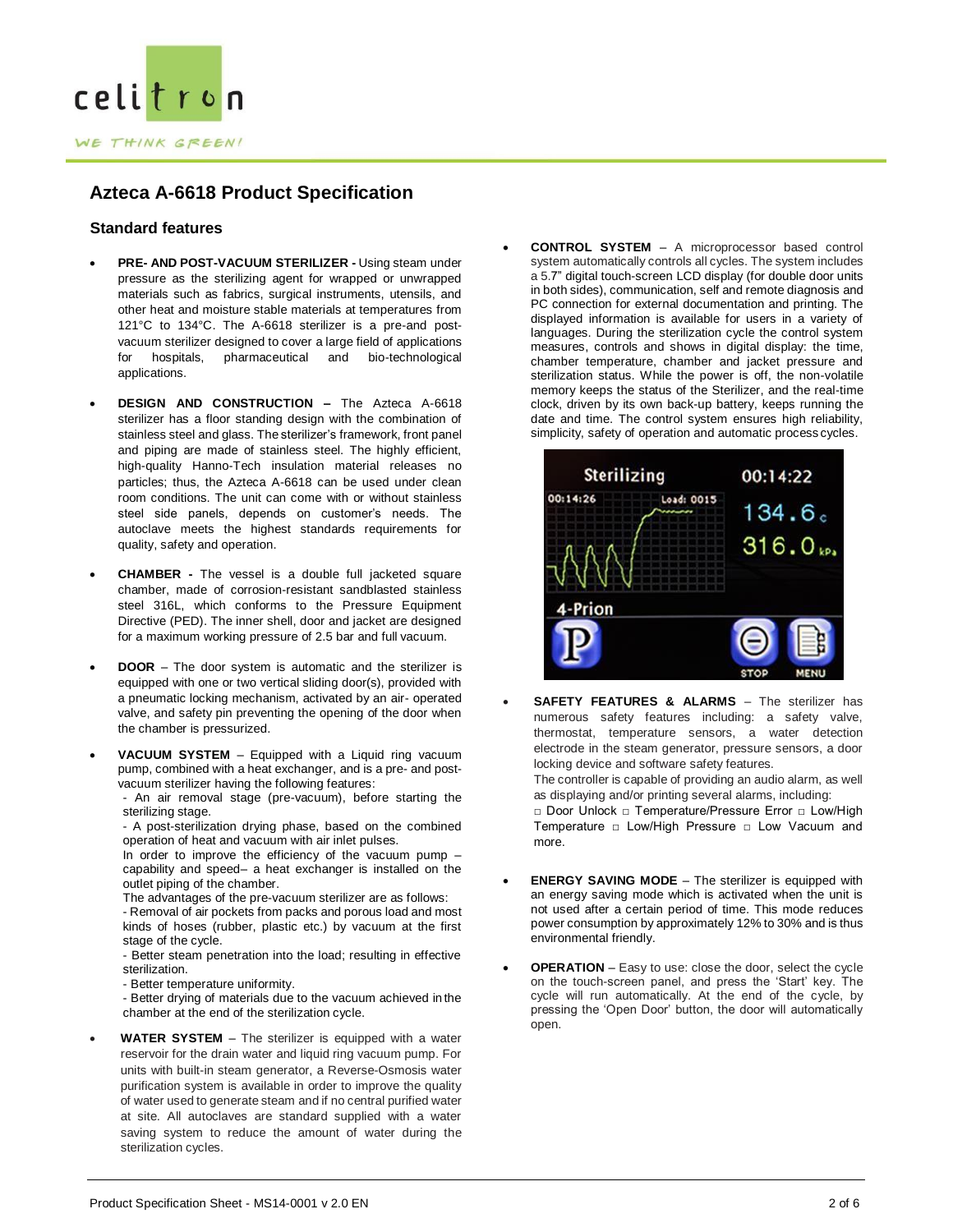

# **Options and Accessories**

# **STANDARD**

## **BUILT-IN INK PRINTER**

The unit supplied with an integrated ink printer. Each cycle can be documented by the printer which records the preset and actual parameters of the cycle: the selected cycle, cycle parameters, date, time, temperature, pressure, errors, etc. The last 60 cycles' data is automatically stored in memory, and can be re-printed.



RS232 communication port is standard supplied for all sterilizers in order to connect them to PC.

# **OPTIONAL**

### **STEAM GENERATOR**

The Azteca A-6618 can be equipped with a built-in electrical steam generator (72 kW). The steam generator, made of stainless steel, enables steam to always be ready for operation, and thus contributes to very fast cycles with low energy consumption. It takes place in a vessel which is completely separated from the sterilization chamber (no heating elements in the chamber itself).

## **ELECTROPOLISHED CHAMBER**

The sterilizer's chamber comes with sand-blasted finish, at the time of order electropolished finishing can be requested.

## **10˝ LCD DISPLAY OPTION**

The sterilizer standard supplied with LCD 5.7˝ color graphic touchscreen display. In case bigger display is needed the 10˝ LCD display option is available.

### **STAINLESS STEEL VALVES**

This option contains stainless steel 316L process valves, solenoid, air operated.

### **BUILT-IN THERMAL PRINTER**

For inkless cycle recording, instead of the standard supplied built-in ink printer, thermal printer can be supplied upon request. It has the same features, printing of the relevant information regarding operation during the cycle, such as temperature, pressure, vacuum, sterilization and drying time, number of cycles, etc.



## **SD CARD OPTION**

For paperless recording sterilization cycles' data can be also collected on a SD card through an optional SD card slot. Collected datacan be downloaded into a computer equipped with proprietary PC Software (HMI Light). 2 GB SD card collects up to 40 years logging data, including: the selected cycle, start time, cycle stages, temperature / pressure, end time, cycle status (pass / fail), etc. All collected data can be printed via PC.



#### **REVERSE-OSMOSIS (water softener)**

A Reverse-Osmosis system shall be used to improve the quality of the water used to generate steam in the electric steam generator. The use of mineral-free water will contribute to better performance and longer life of the autoclave's chamber. The water purification system uses a high quality booster pump which can provide 6.8 bar water pressure to pass through the membrane even under low water pressure



area. It is capable of removing over 96% of total dissolved solids +99% of all organics +99% of all bacteria.

## **AIR COMPRESSOR**



## An electrically operated air compressor can be provided if there is a lack of available compressed air. The air is used to operate the unit's valves and the automatic door.

## **HMI PC SOFTWARE (Monitoring and Documentation Software)**

Powerful PC Windows based software is available for monitoring, logging control and service. The software enables complete control over the sterilizer, including data receiving, creating graphs, parameter tables with the option of printing either graphs or texts.



### **SLOW EXHAUST CYCLE**

For sterilizing liquid according to EN285, with natural cooling and an additional PT100 temperature probe.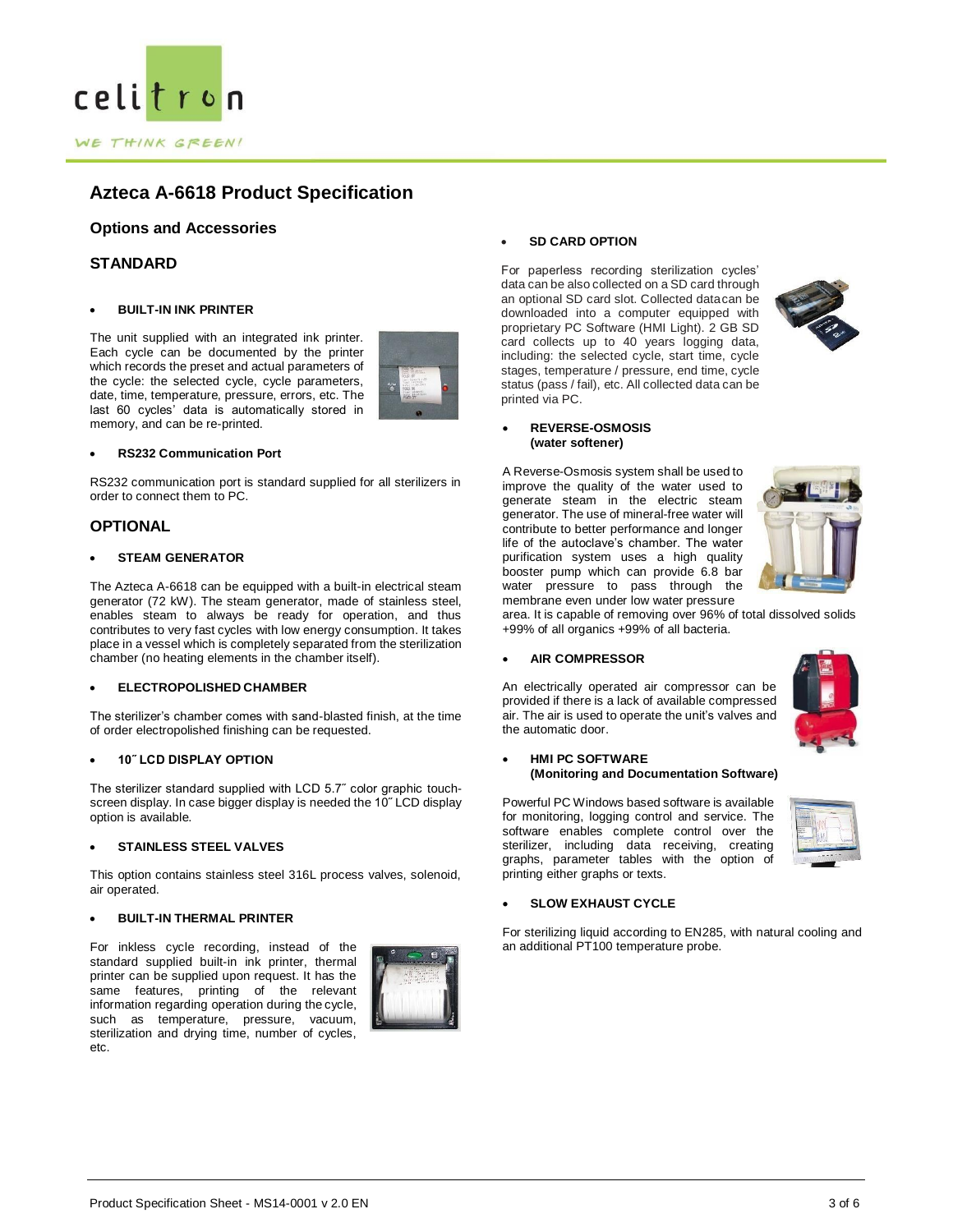

## **SIDE PANELS**

The Azteca A-6618 sterilizer can be purchased as a standalone unit for free standing installation with stainless steel side panels, which cover the sides of the unit in order to protect the sterilizer's components from the dust.



## **LOADING/UNLOADING SHELF RACK**

Loading/unloading shelf rack is available to placing the instruments inside the chamber. The shelf rack has 1 fixed shelf on the bottom and 1shelf, which can be placed in 2 levels.

## **LOADING/UNLOADING CART**

Loading/unloading cart is necessaryfor placing the shelf rack into the sterilizer's chamber. The cart comes with locking system to the chamber for easier loading and unloading and breakable wheels. For double door models 2 carts are suggested.



Stainless steel wire baskets or aluminum containers in different sizes are available upon request.





**Distributer:**

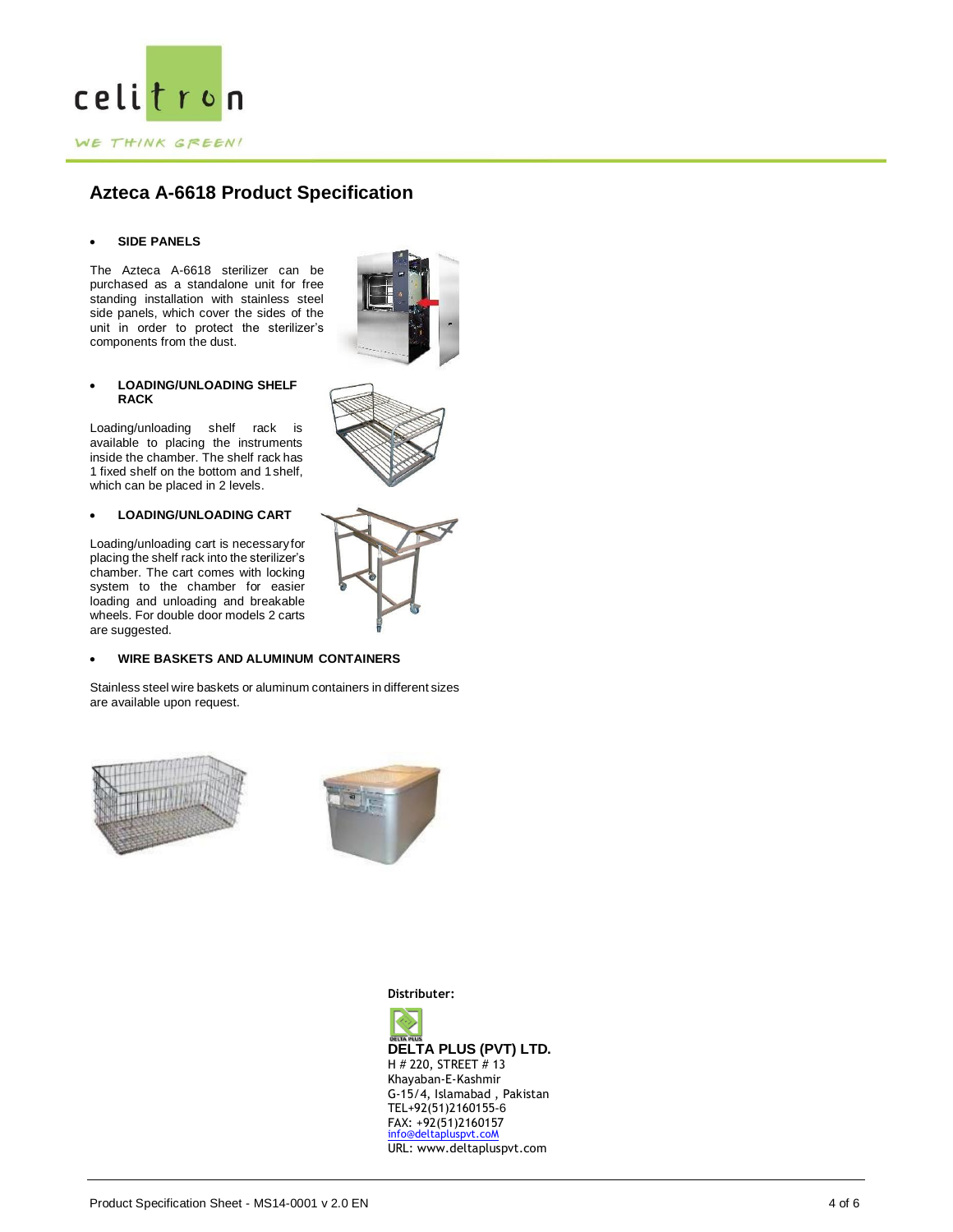

# **Cycle descriptions**

Azteca A-6618 offers 7 different cycles: 5 sterilization cycles, and 2 test cycles.

5 preprogrammed sterilization cycles: flash cycle, cycles for wrapped and unwrapped materials, prion and porous cycles.

The two available test programs are the Vacuum Test for checking the integrity of the chamber and piping system and the Bowie & Dick test which checks the efficiency of the sterilization process.

Additional user defined cycles are available upon request.





# **1 - Flash 134°C /3 min (Warm Up).**

Sterilizing unwrapped instruments. Without drying stage. Load weight <10 kg/1STU or <50 kg/Tray.

- $\boxtimes$  Sterilization temperature: 134 °C, -0°C +3°C.
- $\boxtimes$  Sterilization time: 3 minutes.
- Vacuum pulses: 4.
- Average cycle time: 20 minutes.



#### **2 - Unwrapped 134°C /3 min, 2 min dry (Dynamic sterilizer chamber pressure).**

Sterilizing unwrapped instruments. With drying stage. Load weight <10 kg/1STU or <50 kg/Tray.

- Sterilization temperature: 134 ºC, –0°C +3°C.
- $\boxtimes$  Sterilization time: 3 minutes.<br>  $\boxtimes$  Dry Time: 2 minutes
- Dry Time: 2 minutes.
- Vacuum pulses: 4
- Average cycle time: 21 minutes.



# **3 - Wrapped 134°C /3.5 min, 15 min dry**

Sterilizing wrapped instruments. With drying stage. Load weight <10 kg/1STU or <50 kg/Tray.

- $\boxtimes$  Sterilization temperature: 134 °C, –0°C +3°C.<br>  $\boxtimes$  Sterilization time: 3.5 minutes
- Sterilization time: 3.5 minutes.
- $\overline{\mathsf{M}}$ Dry Time: 15 minutes.
- ☑ Vacuum pulses: 4.
- ⊠ Average cycle time: 35 minutes.



## **4 - Prion 134°C /18 min, 20 min dry**

Sterilizing wrapped instruments. With drying stage. Load weight <10 kg/1STU or <50 kg/Tray.

- $\boxtimes$  Sterilization temperature: 134 °C, -0°C +3°C.
- $\boxtimes$  Sterilization time: 18 minutes.
- Dry Time: 20 minutes.
- Vacuum pulses: 4.
- Average cycle time: 55 minutes.



## **6– Porous 121°C /20 min, 20 min dry**

Sterilizing of heat sensitive materials and textiles. With drying stage. Load weight <7.5 kg/1STU but maximum 20 kg.

- Sterilization temperature: 121 ºC, –0°C +3°C.
- $\boxtimes$  Sterilization time: 20 minutes.
- Dry Time: 20 minutes.
- Vacuum pulses: 4.
- Average cycle time: 55 minutes.



## **8 – Bowie and Dick Test 134 °C /3.5 min, 1 min dry (Hollow load A)**

This is a test program, with fixed sterilization parameters of 134°C and 3.5 min., drying time of 1 min., which cannot be modified by the operator.

- Sterilization temperature: 134 ºC, –0°C +3°C.
- $\boxtimes$  Sterilization time: 3.5 minutes.
- Dry Time: 1 minute.
- Vacuum pulses: 4.
- Average cycle time: 21 minutes.



# **9 – Leak Test (Vacuum test)**

The vacuum pump is activated until the pressure reaches a level of at least 15 kPa, all the valves and pump shut down. The following 5 min. is for the stabilization condition of the chamber. From now on along the next 10 min. the allowable decrease of pressure is 0.13 kPa / min. (or 1.3 kPa for 10 min.)